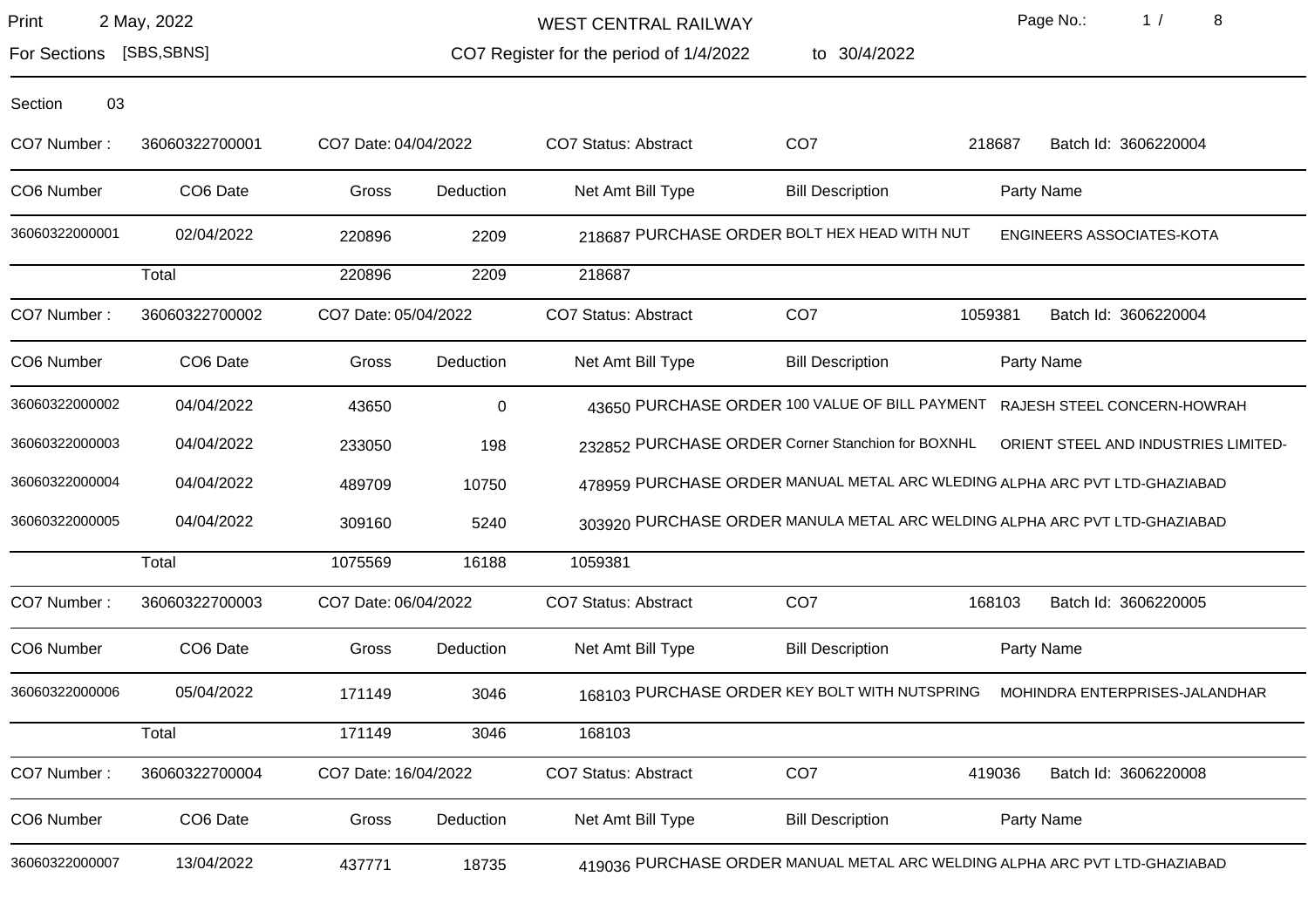WEST CENTRAL RAILWAY

to 30/4/2022

Page No.: 2 / 8

For Sections [SBS,SBNS]

CO7 Register for the period of 1/4/2022

| CO7 Number:    | 36060322700004 | CO7 Date: 16/04/2022 |           | <b>CO7 Status: Abstract</b>  | CO <sub>7</sub>                                          | 419036  | Batch Id: 3606220008                                                           |
|----------------|----------------|----------------------|-----------|------------------------------|----------------------------------------------------------|---------|--------------------------------------------------------------------------------|
|                | Total          | 437771               | 18735     | 419036                       |                                                          |         |                                                                                |
| CO7 Number:    | 36060322700005 | CO7 Date: 20/04/2022 |           | <b>CO7 Status: Abstract</b>  | CO <sub>7</sub>                                          | 664819  | Batch Id: 3606220011                                                           |
| CO6 Number     | CO6 Date       | Gross                | Deduction | Net Amt Bill Type            | <b>Bill Description</b>                                  |         | Party Name                                                                     |
| 36060322000009 | 16/04/2022     | 686760               | 21941     |                              | 664819 PURCHASE ORDER FLAP DOOR FOR BCNA<br><b>WAGON</b> |         | JALPA WAGON COMPONENT-KATNI                                                    |
|                | Total          | 686760               | 21941     | 664819                       |                                                          |         |                                                                                |
| CO7 Number:    | 36060322700006 | CO7 Date: 22/04/2022 |           | <b>CO7 Status: Abstract</b>  | CO <sub>7</sub>                                          | 346768  | Batch Id: 3606220014                                                           |
| CO6 Number     | CO6 Date       | Gross                | Deduction | Net Amt Bill Type            | <b>Bill Description</b>                                  |         | Party Name                                                                     |
| 36060322000010 | 20/04/2022     | 125198               | 106       |                              | 125092 PURCHASE ORDER PIN FOR HINGE 20 X 101 MM          |         | CHAINA ENTERPRISE-HOWRAH                                                       |
| 36060322000012 | 20/04/2022     | 94129                | 80        |                              | 94049 PURCHASE ORDER M 20 X 100 LONG CSK HD              |         | MOHINDRA ENTERPRISES-JALANDHAR                                                 |
| 36060322000013 | 20/04/2022     | 127735               | 108       |                              |                                                          |         | 127627 PURCHASE ORDER WELDING ELECTRODES SIZE VARUN ELECTRODES PVT LTD-PANIPAT |
|                | Total          | 347062               | 294       | 346768                       |                                                          |         |                                                                                |
| CO7 Number:    | 36060322700007 | CO7 Date: 25/04/2022 |           | <b>CO7 Status: Abstract</b>  | CO <sub>7</sub>                                          | 899580  | Batch Id: 3606220014                                                           |
| CO6 Number     | CO6 Date       | Gross                | Deduction | Net Amt Bill Type            | <b>Bill Description</b>                                  |         | Party Name                                                                     |
| 36060322000014 | 25/04/2022     | 915090               | 15510     |                              | 899580 PURCHASE ORDER SET OF PRE FBARICATE               |         | CHOURASIYA GROUP-KATNI                                                         |
|                | Total          | 915090               | 15510     | 899580                       |                                                          |         |                                                                                |
| CO7 Number:    | 36060322700008 | CO7 Date: 29/04/2022 |           | <b>CO7 Status: Generated</b> | CO <sub>7</sub>                                          | 2520687 | Batch Id: null                                                                 |
| CO6 Number     | CO6 Date       | Gross                | Deduction | Net Amt Bill Type            | <b>Bill Description</b>                                  |         | Party Name                                                                     |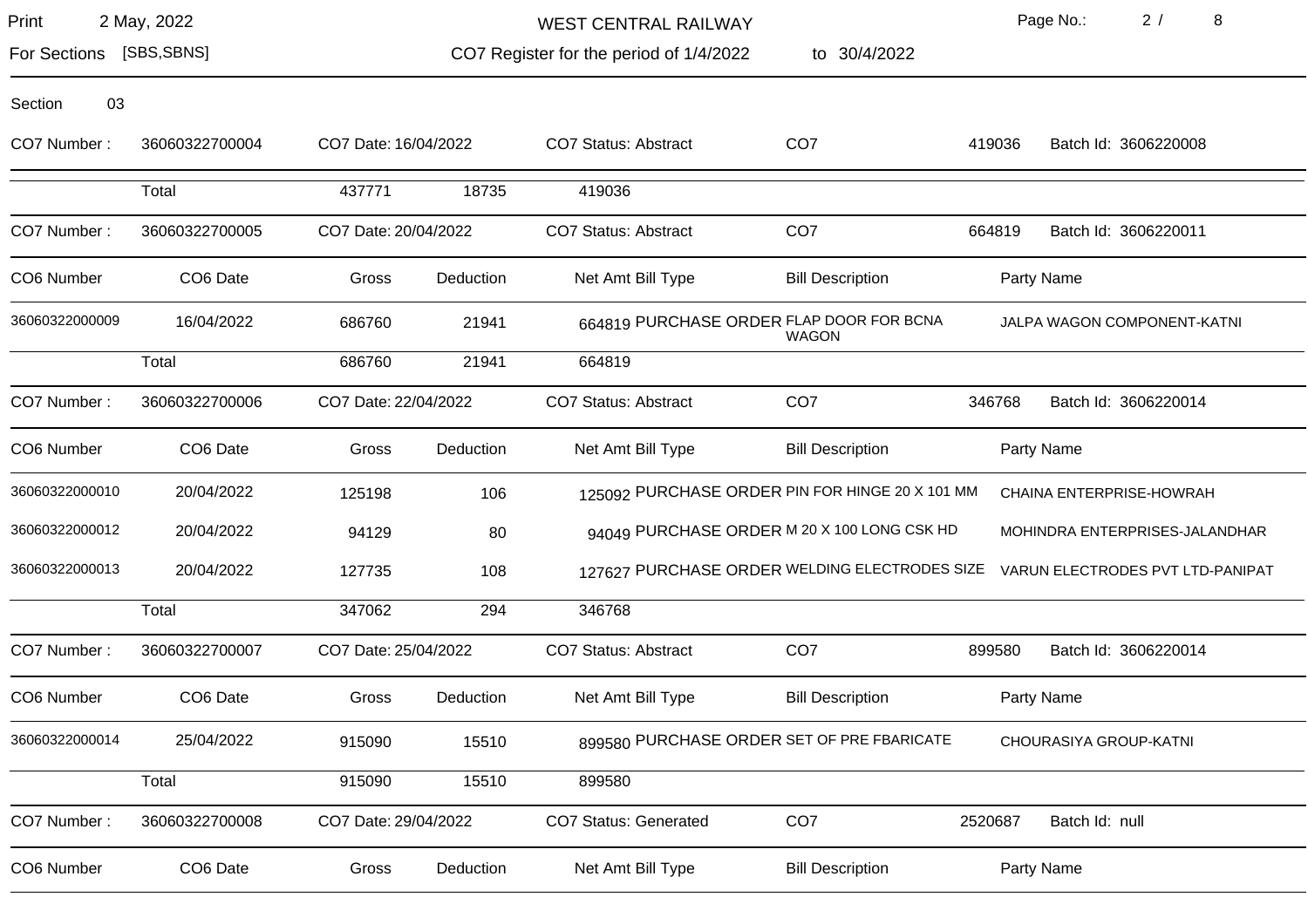WEST CENTRAL RAILWAY

to 30/4/2022

Page No.: 3 / 8

For Sections [SBS,SBNS]

CO7 Register for the period of 1/4/2022

| CO7 Number:    | 36060322700008       | CO7 Date: 29/04/2022 |           | CO7 Status: Generated | CO <sub>7</sub>                                                            | 2520687 | Batch Id: null                              |
|----------------|----------------------|----------------------|-----------|-----------------------|----------------------------------------------------------------------------|---------|---------------------------------------------|
| CO6 Number     | CO <sub>6</sub> Date | Gross                | Deduction | Net Amt Bill Type     | <b>Bill Description</b>                                                    |         | Party Name                                  |
| 36060322000016 | 28/04/2022           | 972718               | 17311     |                       | 955407 PURCHASE ORDER STAINLESS STEEL PLATE 6 MM ENGINEERS ASSOCIATES-KOTA |         |                                             |
| 36060322000017 | 28/04/2022           | 962880               | 17136     |                       | 945744 PURCHASE ORDER paint ready mixed olivegreen                         |         | RAINBOW PAINTS AND CHEMICALS PVT.           |
| 36060322000018 | 28/04/2022           | 218730               | 2526      |                       | 216204 PURCHASE ORDER MS PLATE 12 MM THICK TO                              |         | ENGINEERS ASSOCIATES-KOTA                   |
| 36060322000021 | 28/04/2022           | 410640               | 7308      |                       | 403332 PURCHASE ORDER Supply of 200 nos Friction                           |         | <b>WABTEC TEXMACO RAIL PRIVATE LIMITED-</b> |
|                | Total                | 2564968              | 44281     | 2520687               |                                                                            |         |                                             |
|                | <b>Section Total</b> | 6419265              | 122204    | 6297061               |                                                                            |         |                                             |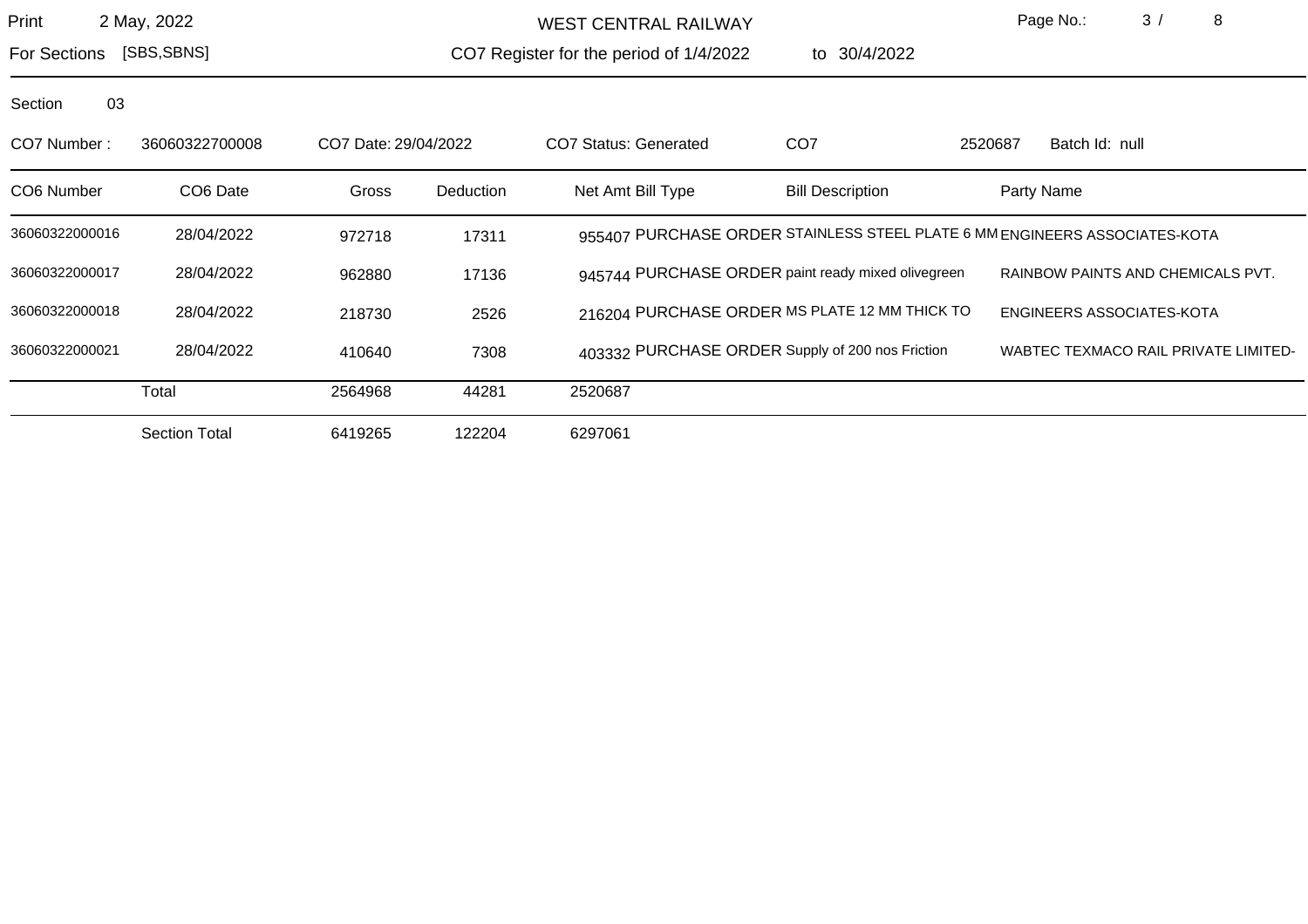WEST CENTRAL RAILWAY

CO7 Register for the period of 1/4/2022

to 30/4/2022

Page No.: 4 / 8

For Sections [SBS,SBNS]

| CO7 Number:    | 36060422700001 | CO7 Date: 01/04/2022 |                 | CO7 Status: Abstract                               | CO <sub>7</sub>         | 206309        | Batch Id: 3606220003                |
|----------------|----------------|----------------------|-----------------|----------------------------------------------------|-------------------------|---------------|-------------------------------------|
| CO6 Number     | CO6 Date       | Gross                | Deduction       | Net Amt Bill Type                                  | <b>Bill Description</b> |               | Party Name                          |
| 36060422000001 | 01/04/2022     | 13452                | 0               | 13452 LOCAL PURCHASE BOLT MS BLACK HEX HEAD        |                         |               | MOHINDRA ENTERPRISES-JALANDHAR      |
| 36060422000002 | 01/04/2022     | 26904                | $\pmb{0}$       | 26904 LOCAL PURCHASE Shackle Pin Retainer          |                         |               | DATTA ENGINEERING WORKS.-HOWRAH     |
| 36060422000003 | 01/04/2022     | 170451               | 4498            | 165953 LOCAL PURCHASE BILL SUBMISSION              |                         |               | BONY POLYMERS (P) LIMITED-FARIDABAD |
|                | Total          | 210807               | 4498            | 206309                                             |                         |               |                                     |
| CO7 Number:    | 36060422700002 | CO7 Date: 04/04/2022 |                 | CO7 Status: Abstract                               | CO <sub>7</sub>         | 989805        | Batch Id: 3606220004                |
| CO6 Number     | CO6 Date       | Gross                | Deduction       | Net Amt Bill Type                                  | <b>Bill Description</b> |               | Party Name                          |
| 36060422000005 | 02/04/2022     | 26713                | 0               | 26713 LOCAL PURCHASE BOLT HEX HEAD WITH NUT M      |                         |               | MOHINDRA ENTERPRISES-JALANDHAR      |
| 36060422000012 | 02/04/2022     | 174734               | 13979           | 160755 LOCAL PURCHASE Bill No047021022             |                         |               | <b>JASS TUBES INDIA-HOWRAH</b>      |
| 36060422000013 | 02/04/2022     | 826000               | 23663           | 802337 LOCAL PURCHASE Bracket for Hand Brake Cable |                         | <b>HOWRAH</b> | NUTECH ENGINEERING COMPANY-         |
|                | Total          | 1027447              | 37642           | 989805                                             |                         |               |                                     |
| CO7 Number:    | 36060422700003 | CO7 Date: 05/04/2022 |                 | CO7 Status: Abstract                               | CO <sub>7</sub>         | 24759         | Batch Id: 3606220004                |
| CO6 Number     | CO6 Date       | Gross                | Deduction       | Net Amt Bill Type                                  | <b>Bill Description</b> |               | Party Name                          |
| 36060422000014 | 04/04/2022     | 24780                | 21              | 24759 LOCAL PURCHASE SPRING FOR APM DEVICE         |                         |               | KNORR BREMSE INDIA PVT LTD-PALWAL   |
|                | Total          | 24780                | $\overline{21}$ | 24759                                              |                         |               |                                     |
| CO7 Number:    | 36060422700004 | CO7 Date: 06/04/2022 |                 | CO7 Status: Abstract                               | CO <sub>7</sub>         | 455578        | Batch Id: 3606220005                |
| CO6 Number     | CO6 Date       | Gross                | Deduction       | Net Amt Bill Type                                  | <b>Bill Description</b> |               | Party Name                          |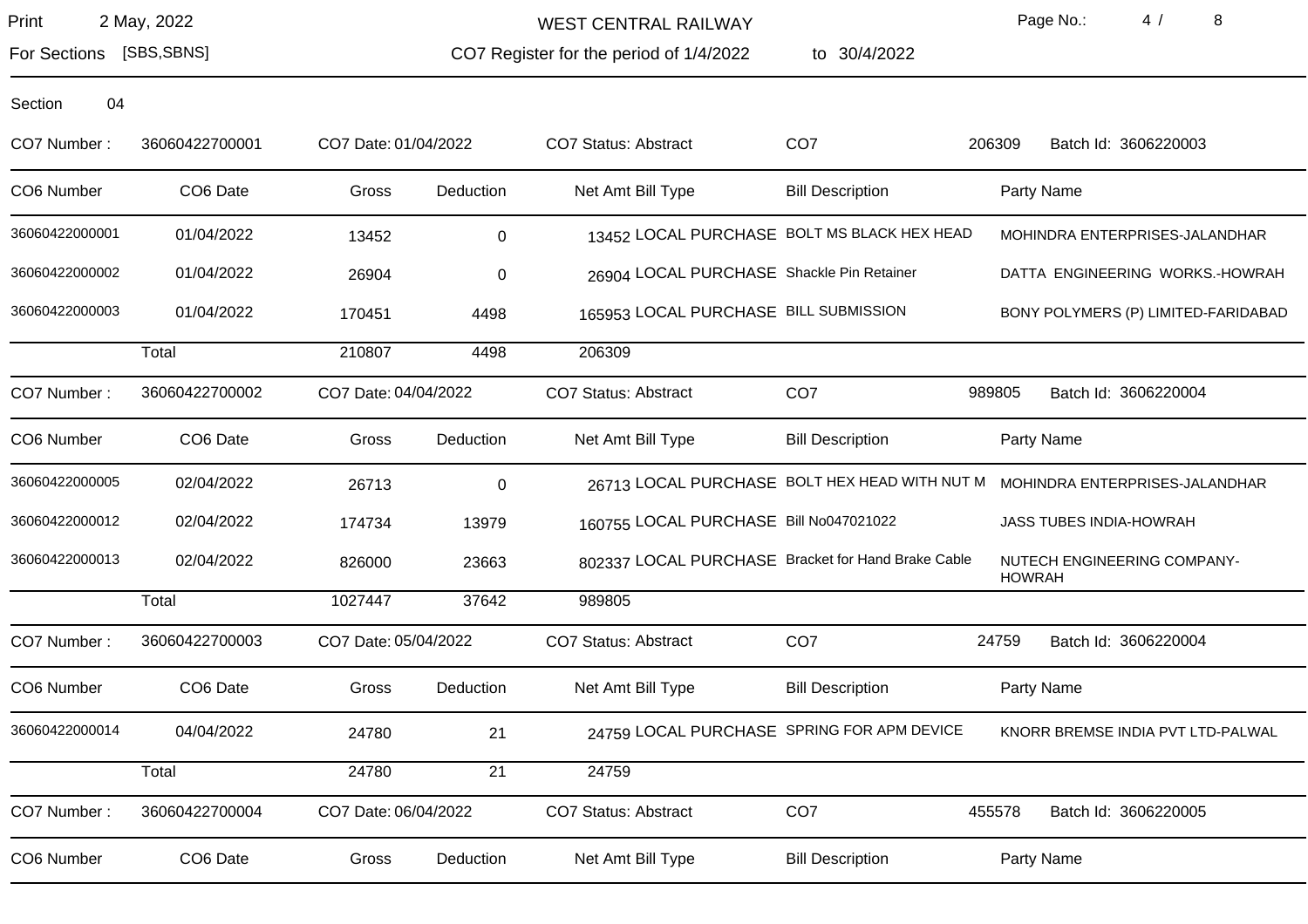WEST CENTRAL RAILWAY

CO7 Register for the period of 1/4/2022

to 30/4/2022

Page No.: 5 / 8

For Sections [SBS,SBNS]

| CO7 Number:    | 36060422700004 | CO7 Date: 06/04/2022 |           | CO7 Status: Abstract                              | CO <sub>7</sub>                               | Batch Id: 3606220005<br>455578     |
|----------------|----------------|----------------------|-----------|---------------------------------------------------|-----------------------------------------------|------------------------------------|
| CO6 Number     | CO6 Date       | Gross                | Deduction | Net Amt Bill Type                                 | <b>Bill Description</b>                       | Party Name                         |
| 36060422000019 | 05/04/2022     | 175230               | 141240    |                                                   | 33990 LOCAL PURCHASE MACMEN CORDLESS IMPACT   | MACHINE TOOLS AND EQUIPMENTS-      |
| 36060422000020 | 05/04/2022     | 90860                | 0         | 90860 LOCAL PURCHASE Supporting Angle Size 50506  |                                               | KRITAGYA ENTERPRISES-KOTA          |
| 36060422000021 | 06/04/2022     | 330728               | 0         | 330728 CIPS BILL                                  | <b>UNPAID PAYMENTID</b>                       | ANUBHAV INDANE-BUNDI               |
|                | Total          | 596818               | 141240    | 455578                                            |                                               |                                    |
| CO7 Number:    | 36060422700005 | CO7 Date: 11/04/2022 |           | <b>CO7 Status: Abstract</b>                       | CO <sub>7</sub>                               | 1937020<br>Batch Id: 3606220006    |
| CO6 Number     | CO6 Date       | Gross                | Deduction | Net Amt Bill Type                                 | <b>Bill Description</b>                       | Party Name                         |
| 36060422000024 | 06/04/2022     | 1877616              | 33415     | 1844201 LOCAL PURCHASE SUPPLYINSTALLATION AND     |                                               | AVLOCK INTERNATIONAL INDIA PRIVATE |
| 36060422000025 | 06/04/2022     | 92819                | 0         |                                                   | 92819 LOCAL PURCHASE DOOR FASTENER IS1875 CL2 | PRIME INDUSTRIES-HOWRAH            |
|                | Total          | 1970435              | 33415     | 1937020                                           |                                               |                                    |
| CO7 Number:    | 36060422700006 | CO7 Date: 12/04/2022 |           | <b>CO7 Status: Abstract</b>                       | CO <sub>7</sub>                               | Batch Id: 3606220007<br>0          |
| CO6 Number     | CO6 Date       | Gross                | Deduction | Net Amt Bill Type                                 | <b>Bill Description</b>                       | Party Name                         |
| 36060422000033 | 11/04/2022     | 8673                 | 8673      |                                                   | 0 LOCAL PURCHASE O RING GASKET 25MM DRG<br>NO | CENTRAL GASKET COMPANY-MUMBAI      |
|                | Total          | 8673                 | 8673      | 0                                                 |                                               |                                    |
| CO7 Number:    | 36060422700007 | CO7 Date: 16/04/2022 |           | CO7 Status: Abstract                              | CO <sub>7</sub>                               | 26633<br>Batch Id: 3606220008      |
| CO6 Number     | CO6 Date       | Gross                | Deduction | Net Amt Bill Type                                 | <b>Bill Description</b>                       | Party Name                         |
| 36060422000043 | 13/04/2022     | 27340                | 707       | 26633 LOCAL PURCHASE Bolt MS black hex head round |                                               | ENGINEERS ASSOCIATES-KOTA          |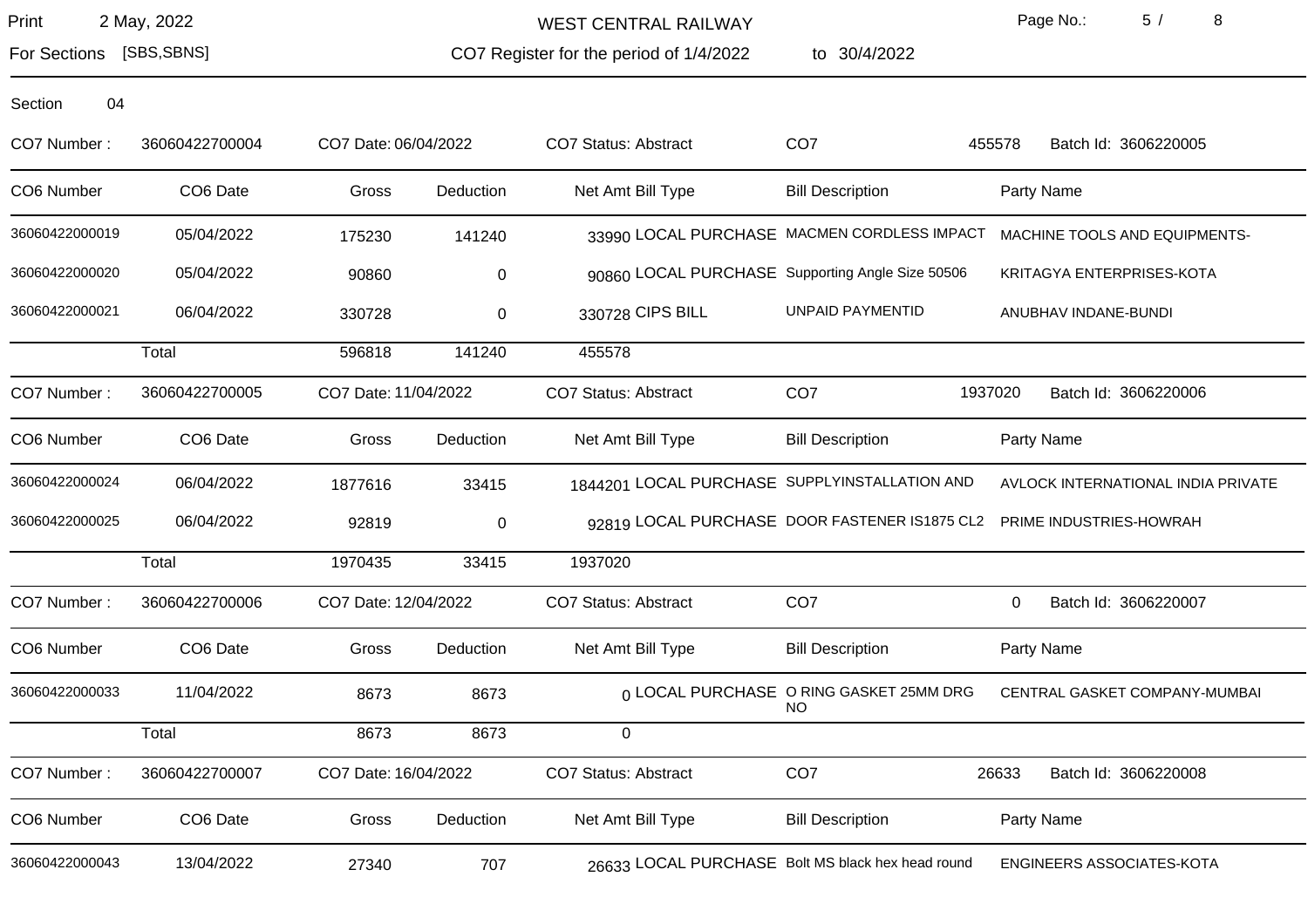WEST CENTRAL RAILWAY

CO7 Register for the period of 1/4/2022

to 30/4/2022

Page No.: 6 / 8

For Sections [SBS,SBNS]

| CO7 Number:    | 36060422700007 | CO7 Date: 16/04/2022 |           | <b>CO7 Status: Abstract</b>                                       | CO <sub>7</sub>         | 26633   | Batch Id: 3606220008                            |
|----------------|----------------|----------------------|-----------|-------------------------------------------------------------------|-------------------------|---------|-------------------------------------------------|
|                | Total          | 27340                | 707       | 26633                                                             |                         |         |                                                 |
| CO7 Number:    | 36060422700008 | CO7 Date: 20/04/2022 |           | <b>CO7 Status: Abstract</b>                                       | CO <sub>7</sub>         | 1827757 | Batch Id: 3606220011                            |
| CO6 Number     | CO6 Date       | Gross                | Deduction | Net Amt Bill Type                                                 | <b>Bill Description</b> |         | Party Name                                      |
| 36060422000049 | 16/04/2022     | 1111088              | 129941    | 981147 LOCAL PURCHASE PLEASE RELEASE THE                          | <b>PAYMENT</b>          |         | GLOBAL WELD COAT ENGINEERS-                     |
| 36060422000050 | 16/04/2022     | 38279                | $\pmb{0}$ | 38279 LOCAL PURCHASE BIMETALIC BAND SAW BLADE MANGAL TRADERS-KOTA |                         |         |                                                 |
| 36060422000054 | 16/04/2022     | 26125                | 523       | 25602 LOCAL PURCHASE DIRT COLLECTOR                               |                         |         | AMITA ENGINEERING WORKS-HOWRAH                  |
| 36060422000055 | 16/04/2022     | 521973               | 9289      | 512684 LOCAL PURCHASE R CHARGER WITH ISOLATING                    |                         |         | <b>ESCORTS LIMITED-FARIDABAD</b>                |
| 36060422000056 | 16/04/2022     | 52392                | $\pmb{0}$ | 52392 LOCAL PURCHASE SINTERED METAL BRONZE                        |                         |         | MADHU ELECTRICALS-KOTA                          |
| 36060422000057 | 16/04/2022     | 201185               | 170       | 201015 LOCAL PURCHASE 100 BILL FOR PAYMENT                        |                         |         | AVADH RAIL INFRA LIMITED-LUCKNOW                |
| 36060422000058 | 16/04/2022     | 16638                | $\pmb{0}$ | 16638 LOCAL PURCHASE TAG OF ALUMINIUM STRIP                       |                         |         | <b>GOOD NEWS ENTERPRISESKOTA</b>                |
|                | Total          | 1967680              | 139923    | 1827757                                                           |                         |         |                                                 |
| CO7 Number:    | 36060422700009 | CO7 Date: 22/04/2022 |           | <b>CO7 Status: Abstract</b>                                       | CO <sub>7</sub>         | 1029473 | Batch Id: 3606220014                            |
| CO6 Number     | CO6 Date       | Gross                | Deduction | Net Amt Bill Type                                                 | <b>Bill Description</b> |         | Party Name                                      |
| 36060422000059 | 20/04/2022     | 72630                | 363       | 72267 GEM BILL                                                    | PO 00265 DT.12.03.22    |         | KONARK ENGG. WORKS INDIA-GHAZIABAD              |
| 36060422000060 | 20/04/2022     | 242909               | 1215      | 241694 GEM BILL                                                   | PO 00267 DT. 13.03.22   |         | OM SAI ENTERPRISES-GWALIOR                      |
| 36060422000061 | 20/04/2022     | 239960               | $\pmb{0}$ | 239960 GEM BILL                                                   | PO 00280 DT.14.03.22    |         | JAI BALAJI AND SONS-GWALIOR                     |
| 36060422000063 | 20/04/2022     | 109500               | 548       | 108952 GEM BILL                                                   | PO 00266 DT 12.03.22    |         | DEEPAK FERTILISERS AND<br><b>PETROCHEMICALS</b> |
| 36060422000065 | 20/04/2022     | 168032               | 142       | 167890 LOCAL PURCHASE SET OF PULLING SHOE WITH                    |                         |         | SUMANGLAM EQUIPMENTS PVT. LTD.-                 |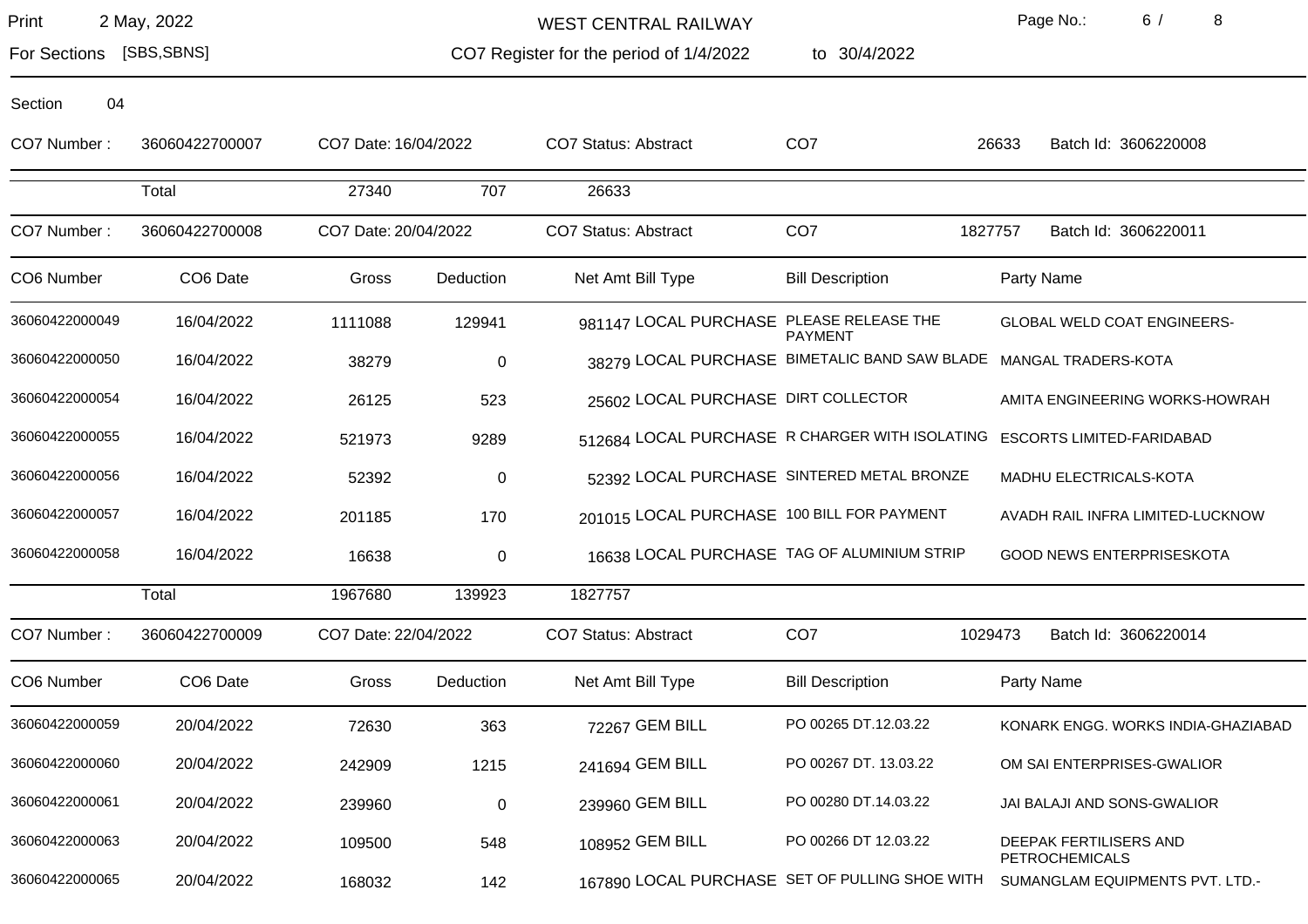WEST CENTRAL RAILWAY

CO7 Register for the period of 1/4/2022

to 30/4/2022

Page No.: 7 / 8

For Sections [SBS,SBNS]

| CO7 Number:    | 36060422700009       | CO7 Date: 22/04/2022 |             | CO7 Status: Abstract                              | CO <sub>7</sub>            | 1029473 | Batch Id: 3606220014                                                               |
|----------------|----------------------|----------------------|-------------|---------------------------------------------------|----------------------------|---------|------------------------------------------------------------------------------------|
| CO6 Number     | CO6 Date             | Gross                | Deduction   | Net Amt Bill Type                                 | <b>Bill Description</b>    |         | Party Name                                                                         |
| 36060422000066 | 20/04/2022           | 48380                | $\pmb{0}$   |                                                   |                            |         | 48380 LOCAL PURCHASE INVOICE NO RSGLK 202122473 RAJASTHAN STATE GAS LIMITED-JAIPUR |
| 36060422000067 | 20/04/2022           | 73898                | 1253        | 72645 LOCAL PURCHASE Supply of Liquid Oxygen Gas  |                            |         | SIYA GASES-JHALAWAR                                                                |
| 36060422000068 | 20/04/2022           | 77685                | $\pmb{0}$   | 77685 LOCAL PURCHASE Argon Gas Supply             |                            |         | SIYA GASES-JHALAWAR                                                                |
|                | Total                | 1032994              | 3521        | 1029473                                           |                            |         |                                                                                    |
| CO7 Number:    | 36060422700010       | CO7 Date: 25/04/2022 |             | <b>CO7 Status: Abstract</b>                       | CO <sub>7</sub>            | 334257  | Batch Id: 3606220014                                                               |
| CO6 Number     | CO <sub>6</sub> Date | Gross                | Deduction   | Net Amt Bill Type                                 | <b>Bill Description</b>    |         | Party Name                                                                         |
| 36060422000071 | 23/04/2022           | 170750               | $\mathbf 0$ | 170750 GEM BILL                                   | P.O NO 000301              |         | OM SAI ENTERPRISES-GWALIOR                                                         |
| 36060422000079 | 23/04/2022           | 23010                | 135         | 22875 LOCAL PURCHASE INSERT DNMG 150608           |                            |         | KALTRO ENTERPRISES-AMBERNATH                                                       |
| 36060422000081 | 23/04/2022           | 105645               | 1791        | 103854 LOCAL PURCHASE Supply of Liquid Oxygen Gas |                            |         | SIYA GASES-JHALAWAR                                                                |
| 36060422000082 | 25/04/2022           | 37000                | 222         | 36778 GEM BILL                                    | P.O. NO.00131 dt. 02/02/22 |         | ARORA TRADING CO.-NEW DELHI                                                        |
|                | Total                | 336405               | 2148        | 334257                                            |                            |         |                                                                                    |
| CO7 Number:    | 36060422700011       | CO7 Date: 26/04/2022 |             | CO7 Status: Abstract                              | CO <sub>7</sub>            | 522971  | Batch Id: 3606220014                                                               |
| CO6 Number     | CO6 Date             | Gross                | Deduction   | Net Amt Bill Type                                 | <b>Bill Description</b>    |         | Party Name                                                                         |
| 36060422000083 | 26/04/2022           | 43806                | $\pmb{0}$   |                                                   |                            |         | 43806 LOCAL PURCHASE INVOICE NO RSGLK 202122497 RAJASTHAN STATE GAS LIMITED-JAIPUR |
| 36060422000084 | 26/04/2022           | 112486               | 9561        | 102925 LOCAL PURCHASE horizontal lever hanger     |                            |         | GOPI ENGINEERING WORKS-KOTA                                                        |
| 36060422000085 | 26/04/2022           | 361769               | 42638       | 319131 LOCAL PURCHASE set of hardware items       |                            |         | <b>GOPI ENGINEERING WORKS-KOTA</b>                                                 |
| 36060422000086 | 26/04/2022           | 21047                | 2481        | 18566 LOCAL PURCHASE 1 inch hose pipe             |                            |         | <b>GOPI ENGINEERING WORKS-KOTA</b>                                                 |